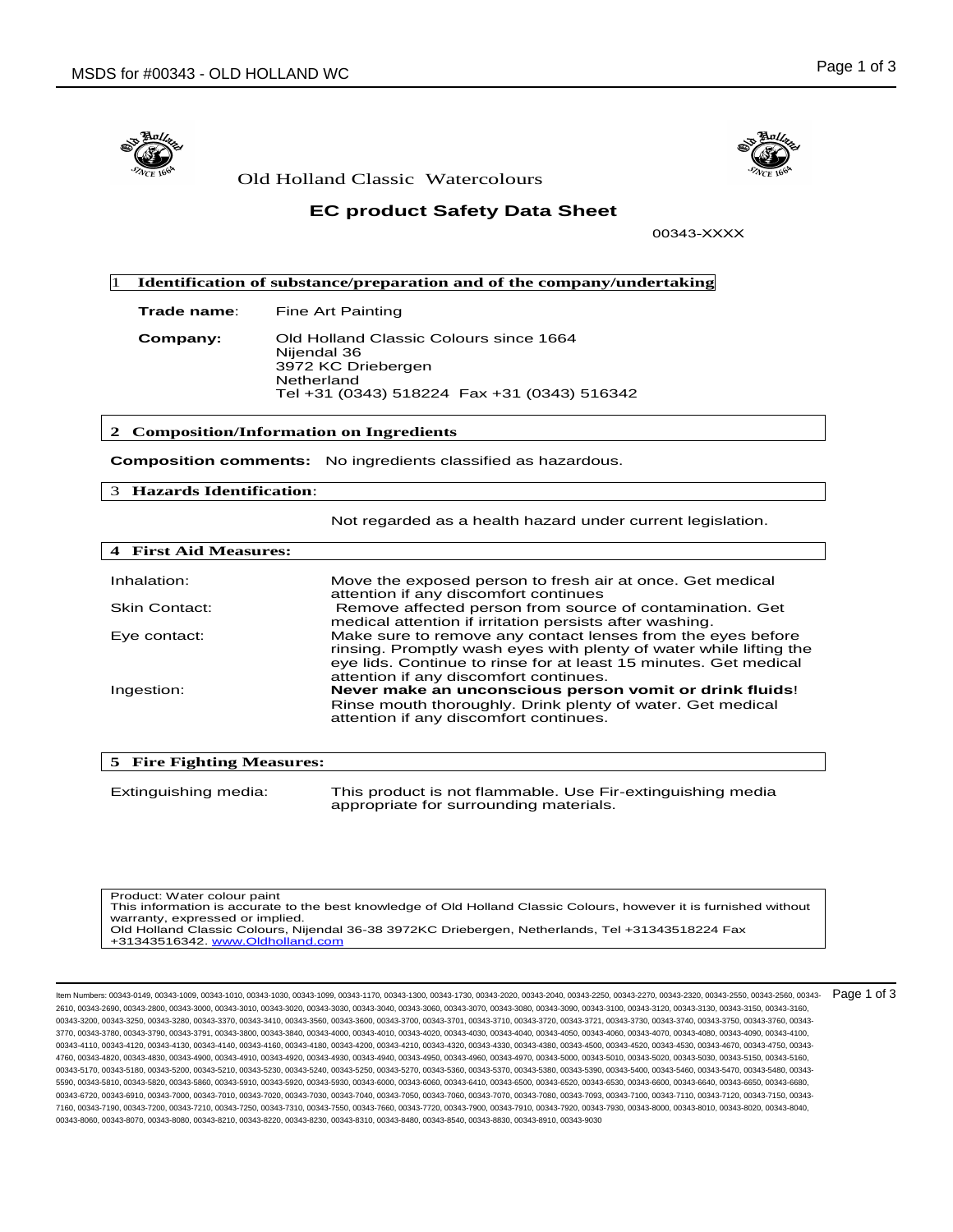



| Old Holland Classic Watercolours |  |
|----------------------------------|--|
|----------------------------------|--|

| <b>Accidental Release Measures:</b>                           |                                                                                                                                                                                                                  |  |
|---------------------------------------------------------------|------------------------------------------------------------------------------------------------------------------------------------------------------------------------------------------------------------------|--|
| Clear up spillages.                                           | Stop leak if possible without risk.<br>Absorb in vermiculite, dry sand or earth and place into<br>a containers. Flush with plenty of water to clean spillage area.<br>Do not contaminate water sources or sewer. |  |
| <b>Handling and storage:</b>                                  |                                                                                                                                                                                                                  |  |
| <b>Usage Precautions:</b><br><b>Storage Precautions:</b>      | Avoid Spilling, skin and eye contact<br>Keep in original container. Store at moderate temperatures in dry,<br>well ventilated area.                                                                              |  |
| <b>Exposure Controls/personal protection:</b><br>8            |                                                                                                                                                                                                                  |  |
| Ingredient Comments:<br><b>Engineering Measures:</b>          | OES = Occupational Exposure Standard. MEL + Maximum<br><b>Exposure Limit</b><br>No particular ventilation requirements.                                                                                          |  |
| Hand Protection:<br>Eye protection<br><b>Other Protection</b> | No specific hand protection noted.<br>If risk of splashing, wear safety goggles or face shield<br>No specific protective equipment noted, but may be required<br>Anyway                                          |  |

#### **9 Physical and chemical properties:**

Appearance Liquid/paste<br>
Odour: none none Odour: none Colour Varying Boiling point >100 760 mm Hg Vapour density (  $air=1$ )  $\rightarrow$  1<br>Relative density::  $1.5 - 2.5$ . 20 Relative density:: Solubility: miscible with water Ph-Value Conc.Solution

pigment in Gum Arabic

#### 10 **Stability and reactivity**:

Stability: <br>Conditions to avoid: <br>Avoid excessive Hazardous decomp.

Avoid excessive heat for prolonged of time

Products Fire creates: Carbon monoxide (CO). carbon dioxide (CO2)

Product: Water colour paint This information is accurate to the best knowledge of Old Holland Classic Colours, however it is furnished without warranty, expressed or implied. .<br>Old Holland Classic Colours, Nijendal 36-38 3972KC Driebergen, Netherlands, Tel +31343518224 Fax<br>+31343516342. <u>www.Oldholland.com</u>

Item Numbers: 00343-0149, 00343-1009, 00343-1010, 00343-1030, 00343-1099, 00343-1170, 00343-1300, 00343-1730, 00343-2020, 00343-2040, 00343-2250, 00343-2270, 00343-2320, 00343-2550, 00343-2560, 00343- 2610, 00343-2690, 00343-2800, 00343-3000, 00343-3010, 00343-3020, 00343-3030, 00343-3040, 00343-3060, 00343-3070, 00343-3080, 00343-3090, 00343-3100, 00343-3120, 00343-3130, 00343-3150, 00343-3160, 00343-3200, 00343-3250, 00343-3260, 00343-3370, 00343-3410, 00343-3560, 00343-3660, 00343-3700, 00343-3700, 00343-3710, 00343-3720, 00343-3721, 00343-3740, 00343-3750, 00343-3760, 00343-3760, 00343-3760, 00343-3760, 00343-3 3770, 00343-3780, 00343-3790, 00343-3791, 00343-3800, 00343-3840, 00343-4000, 00343-4010, 00343-4020, 00343-4030, 00343-4040, 00343-4050, 00343-4060, 00343-4070, 00343-4080, 00343-4090, 00343-4100, 00343-4110, 00343-4120, 00343-4130, 00343-4140, 00343-4160, 00343-4180, 00343-4200, 00343-4210, 00343-4320, 00343-4330, 00343-4380, 00343-4500, 00343-4520, 00343-4530, 00343-4670, 00343-4750, 00343- 4760, 00343-4820, 00343-4830, 00343-4900, 00343-4910, 00343-4920, 00343-4930, 00343-4940, 00343-4950, 00343-4960, 00343-4970, 00343-5000, 00343-5010, 00343-5020, 00343-5030, 00343-5150, 00343-5160, 00343-5170, 00343-5180, 00343-5200, 00343-5210, 00343-5230, 00343-5240, 00343-5270, 00343-5380, 00343-5370, 00343-5380, 00343-5380, 00343-5390, 00343-5460, 00343-5470, 00343-5470, 00343-5470, 00343-5470, 00343-5470, 00343-5 5590, 00343-5810, 00343-5820, 00343-5860, 00343-5910, 00343-5920, 00343-5930, 00343-6000, 00343-6060, 00343-6410, 00343-6500, 00343-6520, 00343-6530, 00343-6600, 00343-6640, 00343-6650, 00343-6680, 00343-6720, 00343-6910, 00343-7000, 00343-7010, 00343-7020, 00343-7030, 00343-7050, 00343-7050, 00343-7070, 00343-7080, 00343-7080, 00343-7093, 00343-7100, 00343-7110, 00343-7120, 00343-7150, 00343-7120, 00343-7150, 00343-7 7160, 00343-7190, 00343-7200, 00343-7210, 00343-7250, 00343-7310, 00343-7550, 00343-7660, 00343-7720, 00343-7900, 00343-7910, 00343-7920, 00343-7930, 00343-8000, 00343-8010, 00343-8020, 00343-8040, 00343-8060, 00343-8070, 00343-8080, 00343-8210, 00343-8220, 00343-8230, 00343-8310, 00343-8480, 00343-8540, 00343-8830, 00343-8910, 00343-9030 Page 2 of 3